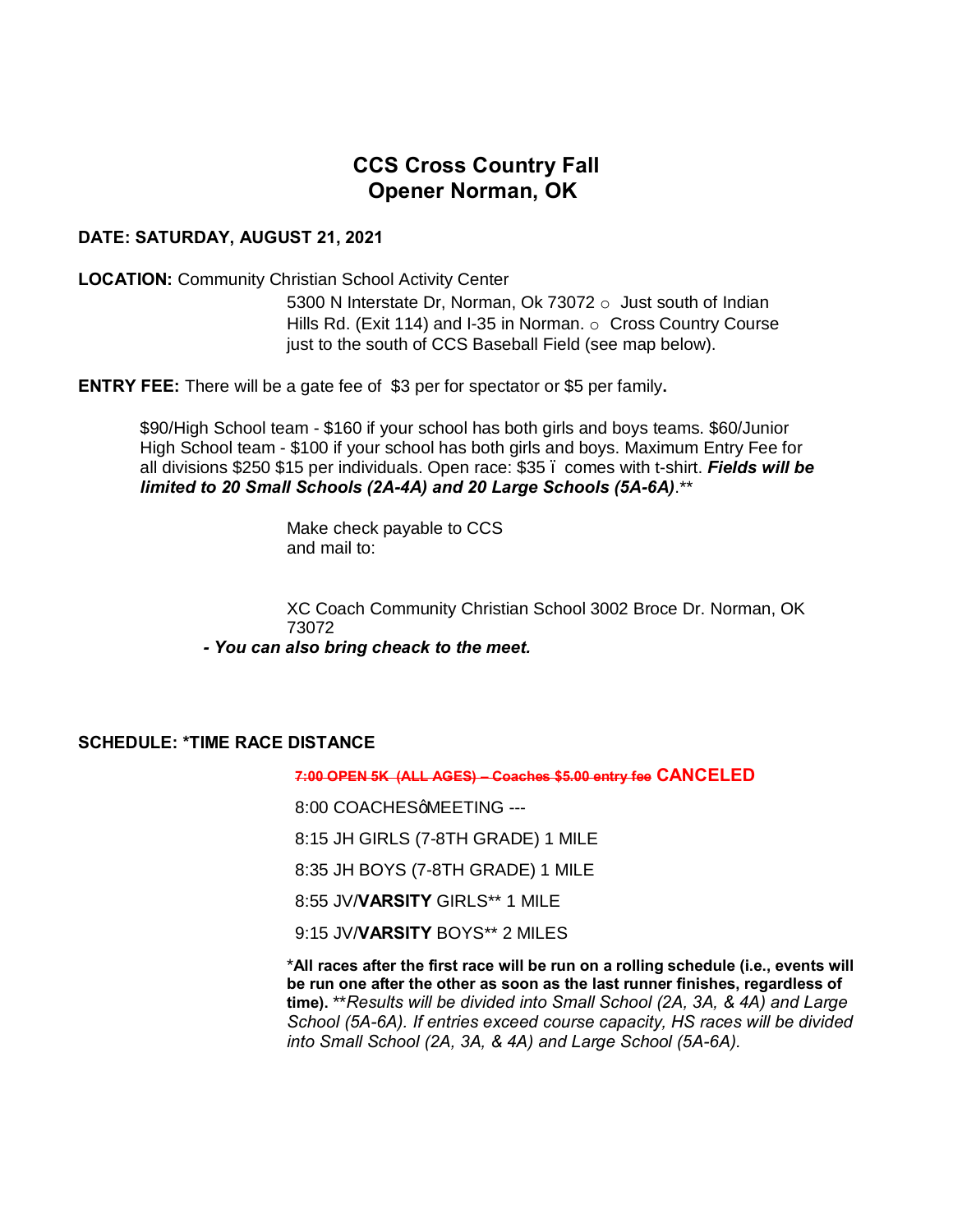**AWARDS:** Medals to the top 20 in each race and a trophy to the winning boy & girl in Varsity HS and JH divisions. Team Champion plaques will be awarded in Varsity HS and JH divisions.

**CONCESSION:** There will be a concession stand available and t-shirts for sale.

**PARKING:** Bus and car parking in paved CCS Activity Center parking lot north of baseball field.

**COURSE MAPS ARE LOCATED ON THE FINAL PAGES BELOW.**

**ENTRY PROCEDURE:** All entries will be done on-line at:

*www.endurousa.com*

Teams and students must be entered on-line before the deadline through your ENDURO USA account. Teams will not be added at the meet. Each Team will receive a packet with bibs for each runner. The bib must be worn on the front (chest area). Students will not be allowed to start/enter a race without his/her bib. Junior High Students can NOT be entered through a High School Account. If you need assistance with your ENDURO USA account, contact Kevin McWatters at the following email address: kevin@runenduro.com

**CHECK IN:** Bring a copy of the printed from EUDURO USA Entries, to check in as a receipt of entry in exchange for team/coachesqpacket and bib numbers.

## **ENTRY DUE DATES: ENTRIES DUE ON ENDURO BY 7PM ON THURSDAY, AUGUST 19**

**CONTACT:** Coach Ellis – ccsxctf@ccsroyals.com -

# **COURSE MAPS**